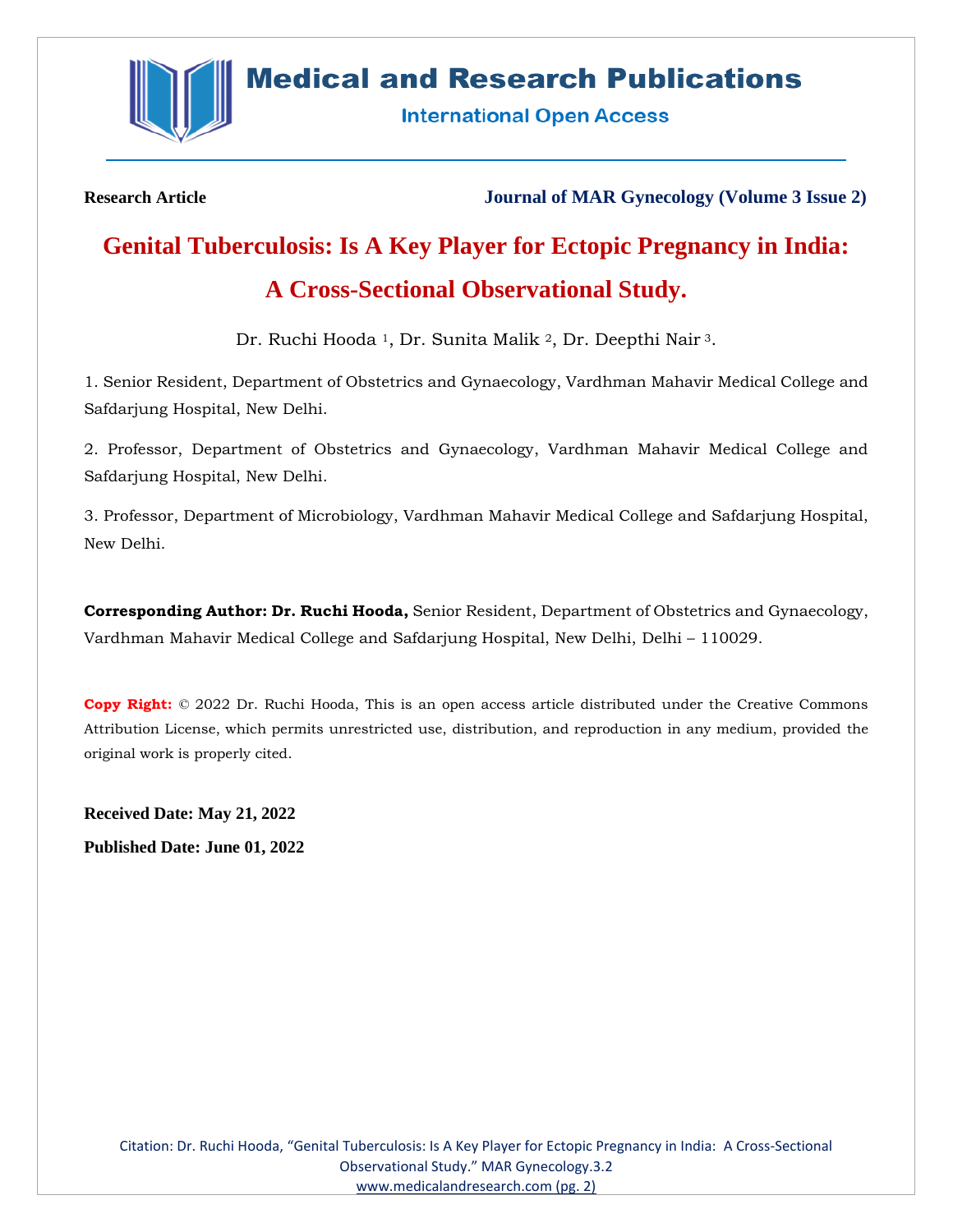# **Abstract**

**Background:** Tuberculosis remains a major health problem in developing countries and genital tuberculosis is responsible for affecting a considerable number of women who presented in different manners as chronic pelvic pain, pelvic inflammatory infection, infertility and ectopic pregnancy. The average world-wide incidence of female genital tuberculosis in infertile population has been reported as 5-10%, with the range varying between <1% in USA and about 10% in India.

**Objective:** Present study is an attempt to find out the prevalence and relationship of Genital tuberculosis (GTB) and ectopic pregnancy and compare the different new diagnostic modalities.

**Design:** It was a cross sectional case control study.

**Setting and population**: The study was conducted in department of Obstetrics and Gynecology in association with Department of Microbiology, VMMC & Safdarjung Hospital, and New Delhi including:

Case: Women (n=95) presenting with ectopic pregnancy.

Control group: Women (n=95) subjected to tubal ligation.

**Methods:** After thorough history and examination, tubal sample is collected from case and control group.

**Main outcome measures**: Prevalence of ectopic pregnancy with genital tuberculosis **Results: The** prevalence of the genital tuberculosis in general population was 1.1% and with ectopic pregnancy was 16.8%, that was quite significant so genital tuberculosis should be kept in mind and [punctiliousl](https://www.google.co.in/search?biw=1366&bih=651&q=define+punctilious&sa=X&ei=G0hAVcLVB8mUuASglID4Ag&ved=0CCMQ_SowAA)y anticipated in cases of ectopic pregnancy to prevent the countercoups of genital tuberculosis.

**Conclusion:** It is inferred that the prevalence of ectopic pregnancy is higher among the women who had genital tuberculosis and

**Funding:** No funding received from any agency**.**

**Key Words:** Genital Tuberculosis, Ectopic Pregnancy, Infertility, Maternal Morbidity

Citation: Dr. Ruchi Hooda, "Genital Tuberculosis: Is A Key Player for Ectopic Pregnancy in India: A Cross-Sectional Observational Study" MAR Gynecology. 3.2 [www.medicalandresearch.com](http://www.medicalandresearch.com/) (pg. 2)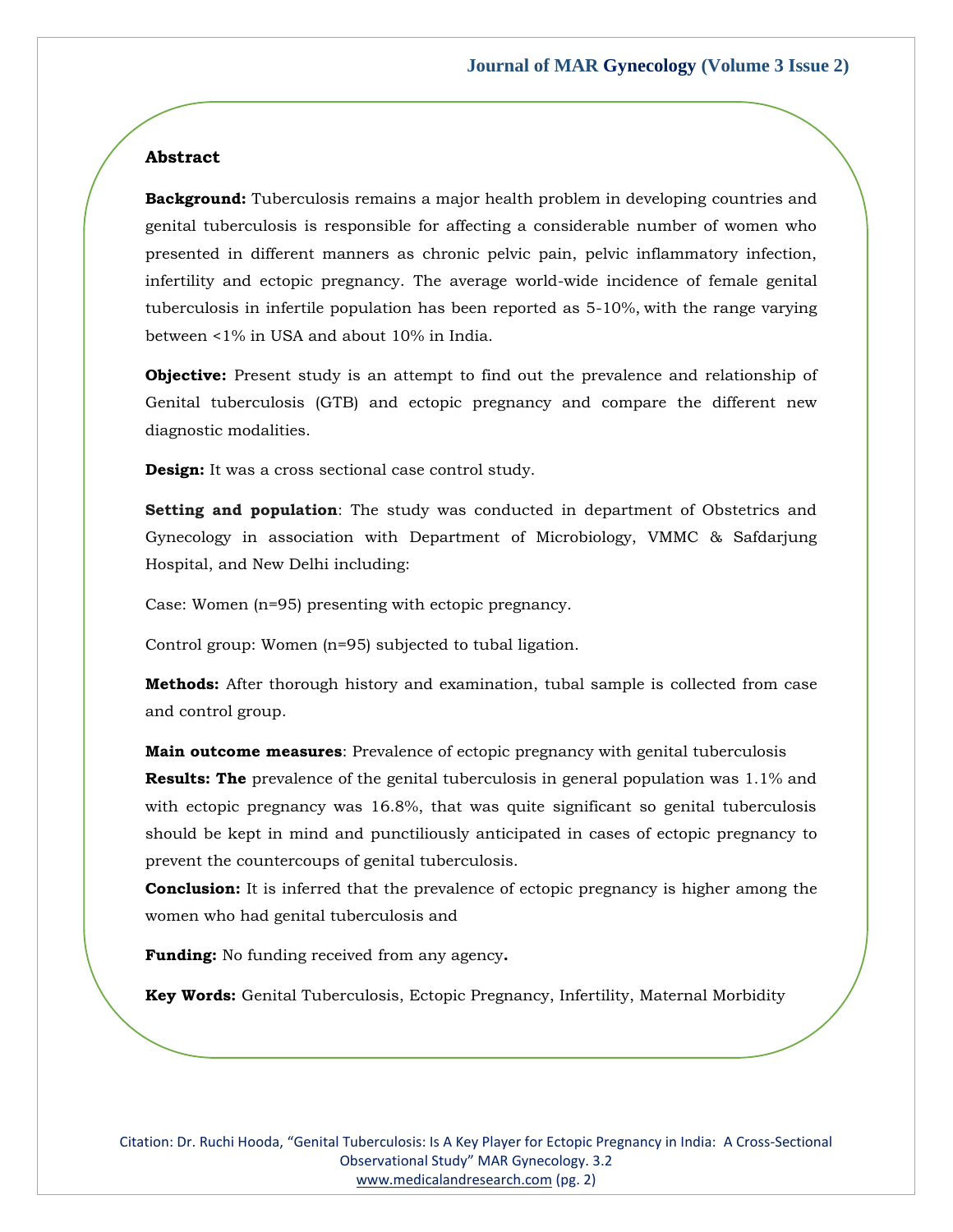#### **Introduction**

Tuberculosis remains a major health problem in developing countries which can present as genital tuberculosis and responsible for affecting a considerable number of women who presented in different manners as chronic pelvic pain, pelvic inflammatory disease, infertility and ectopic pregnancy. The average world-wide incidence of female genital tuberculosis [FGTB] in infertile population has been reported as 15-20%, [1] with the range varying between <1% in USA and about 10% in India. [2] Genital tuberculosis is an elusive diagnosis and a high index of suspicion is the first step in the diagnostic process. A careful history with specific mention of previous exposure to or active tuberculosis is of importance. The actual incidence of FGTB cannot be calculated accurately due to accidental determination of the disease and asymptomatic course. [3]

During the past two decades an increase in the incidence of the ectopic pregnancy[EP] has been noted in many regions. The changes observed in the ratio of ectopic to intrauterine gestations cannot be explained solely by population changes. Various risk factors lead to the ectopic pregnancy, among them tuberculosis is one of the important risk factor which remains a major global health problem. FGTB is one form of extra pulmonary TB and is not uncommon, particularly in communities where pulmonary TB is prevalent, but it is rare in Western societies. Genital TB affects about 12% of patients with pulmonary tuberculosis [4]and represents 15–20% of extra pulmonary tuberculosis. [1] Genital TB may be asymptomatic and diagnosis requires a high index of suspicion. Incidence of EP is 2% out of the total pregnancies worldwide and most of them are not receiving supervision in early gestation and leads to the major cause of maternal mortality. [5]

The exact incidence of ectopic pregnancy is difficult to determine. It varies significantly in different countries, depending on the divisor used in its calculations and the facilities available for diagnosis. There are several risk factors for ectopic pregnancies. Risk factors include, pelvic inflammatory disease, infertility, use of an intra uterine device (IUD), previous exposure to DES, tubal surgery, intrauterine surgery (e.g. Dilatation & Curettage), smoking, previous ectopic pregnancy, and tubal ligation. A major proportion of salpingitis is the result of pelvic inflammatory disease. Chlamydia trachomatis, mycobacterium tuberculosis, and in some regions, Neisseria gonorrhea are the most frequently implicating causative agents.The most common anatomical sites of GTB infection is mainly fallopian tube about 63.84%[6]. If infection is not recognized early, permanent fulminating destruction could result making women unable to do their reproductive functions properly and leads to ectopic pregnancy, menstruation irregularities and infertility. Combined with the fact that GTB is always hard to diagnose as it is a silent invader of the genital tract, we assume that a large proportion of women with ectopic pregnancy not attributed to specific disorder, GTB could be the underlying cause. The aim of this study was to identify the rate of GTB among women with ectopic pregnancy using different modalities and early for diagnosis.

Citation: Dr. Ruchi Hooda, "Genital Tuberculosis: Is A Key Player for Ectopic Pregnancy in India: A Cross-Sectional Observational Study" MAR Gynecology. 3.2 [www.medicalandresearch.com](http://www.medicalandresearch.com/) (pg. 3)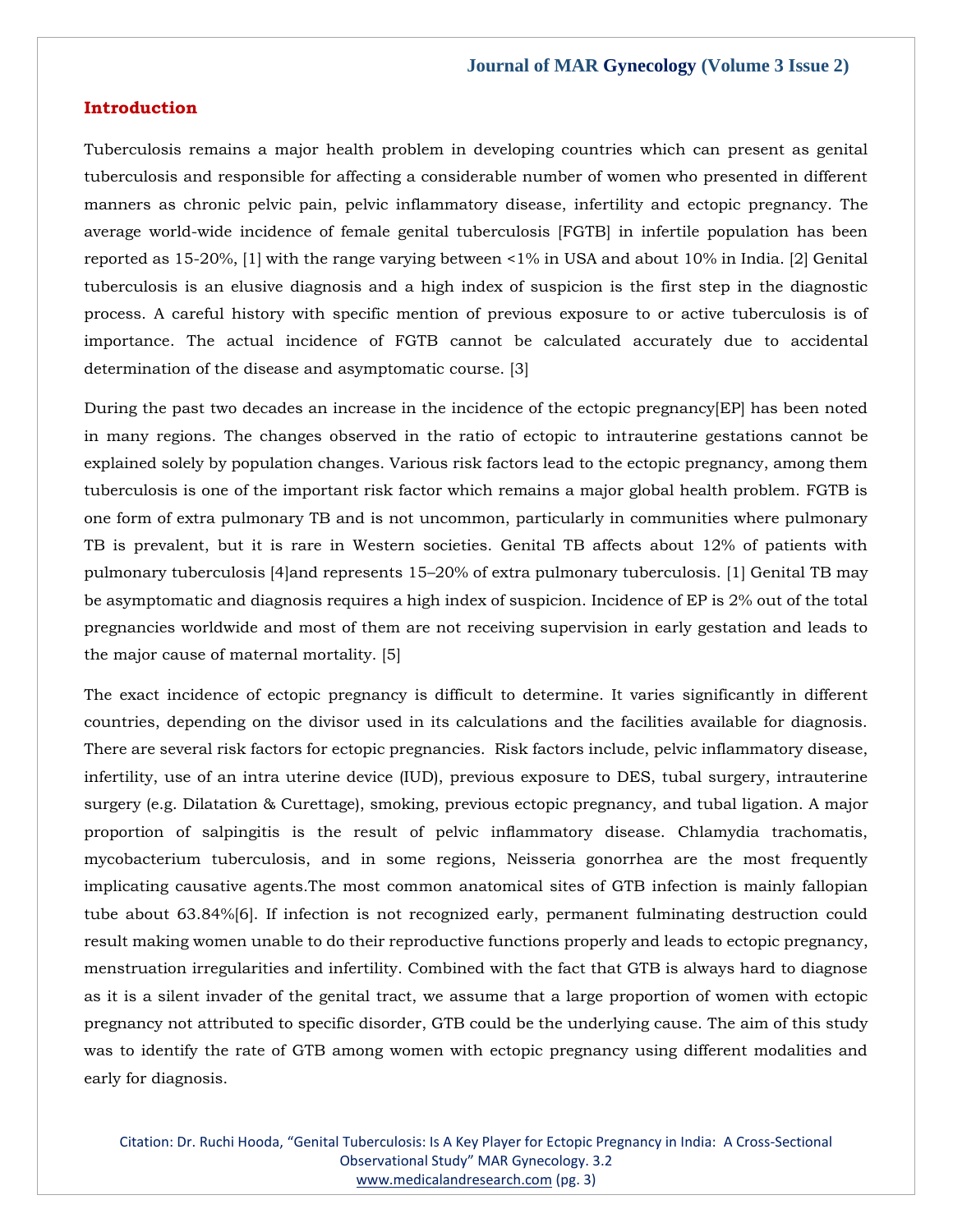#### **Materials and Method**

This study was a cross sectional observational study conducted in the department of Obstetrics and gynecology in conjunction with Department of Microbiology, VMMC & Safdarjung Hospital, New Delhi.

**Sample Size:** A total 190 women were recruited in the study and were allocated into two groups:

**Study Group:** 95 women presenting with ectopic pregnancy.

**Control Group:** 95 healthy women opted for tubal ligation.

**Inclusion Criteria:** Confirmed cases of ectopic pregnancy

**Exclusion Criteria**: Patients on conservative management of ectopic pregnancy

An informed written consent was obtained from all the participants. The complete work up was done in all cases which included a complete history, physical examination and investigations. A detailed obstetric and menstrual history along with the relevant past history, history of any co morbidity, history of any medical or surgical treatment and family history was taken.

#### **Sample Collection**

Sample of fallopian tube was taken under aseptic condition from both case and control and stored in sterile container and sent to the laboratory without exposure to the sunlight at room temperature. In emergency hours samples was stored in the refrigerator up to 24 hours for microbiological testing. Peritoneal fluid/blood was stored in normal saline while fallopian tube pieces were sent for microbiological examination (fixed in normal saline) and histopathological examination (fixed in 10% formalin).

Specific tests were done to detect Mycobacterium tuberculosis i.e.: Ziehl Nielsen Staining Amplified mycobacterium tuberculosis direct test Real Time Polymerase Chain Reaction (RT-PCR) TB culture by BACT ALERT 3D automated method Confirmation of the isolate with the ACCUPROBE

**Data Analysis:** Sample size is calculated by taking the prevalence (P)of ectopic pregnancy with tuberculosis in India is 1-2%, level of significance is 5%, power(1-β) =90%, and effect size is 0.5 allowing 10% loss to follow up using the software G power 3.1. Data will be analyzed by applying standard statistical test. p value of less than 0.05 will be taken as significant. Any other statistical test applicable will also used.

Statistical testing was conducted with the statistical package for the social science system version SPSS 17.0. Continuous variables are presented as mean  $\pm$  SD, and categorical variables are presented as absolute numbers and percentage.

Citation: Dr. Ruchi Hooda, "Genital Tuberculosis: Is A Key Player for Ectopic Pregnancy in India: A Cross-Sectional Observational Study" MAR Gynecology. 3.2 [www.medicalandresearch.com](http://www.medicalandresearch.com/) (pg. 4)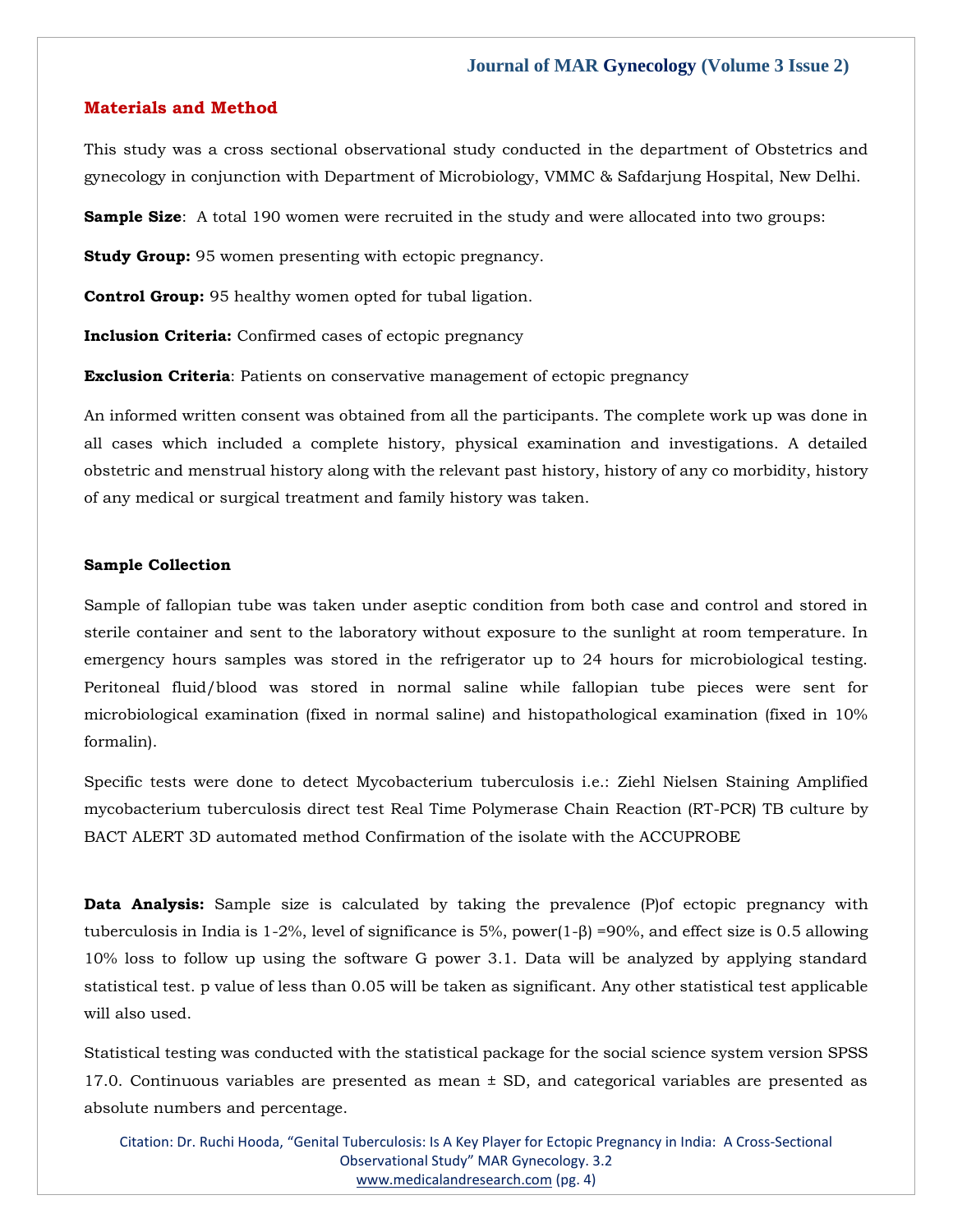The comparison of normally distributed continuous variables between the groups was performed using Student's t test. Nominal categorical data between the groups were compared using Chi-squared test or Fisher's exact test as appropriate. P<0.05 was considered statistically significant.

# **Results**

Epidemiological data: The mean age of the women in study group presenting with ectopic pregnancy was 30±0.92 and in control group was 31±0.3 and hence both groups were comparable in regards of age. According to Kuppuswamy scale for urban population, both groups were comparable in view of socioeconomic status. The most common complaint was bleeding per vaginum at the time of presentation i.e., 64.4% and most common sign was adnexal tenderness (90.5%).

Obstetrics history: Out of the total cases (15/95)15.6% patient had history of previous ectopic pregnancy with OR =7.372; 95%CI= 1.616-33.640 and p value was 0.005 that was significant represented that previous ectopic pregnancy further increased the risk of ectopic pregnancy. In our study, 13(13.5%) had previous one and two (2.1%) patients had previous two ectopic pregnancy. Among these patients who had recurrent ectopic after linear salpingostomy was 3.2%, after partial or total salpingectomy was 10.5% and after medical management was 2.1% while in control group only 2.1% had history of ectopic pregnancy. Patients with prior history of spontaneous abortion were 27, out of which with one, two, and more than three abortions were  $14(14.7\%)$ ,  $3(3.2\%)$  and  $10(10.5\%)$  respectively and OR=2.500; 95%  $CI=0.956-6.540$  for one abortion,  $OR=1.250;95\%CI=0.245-6.391$  for two abortion. Patients with prior history of induced abortion were sixteen out of which 13(13.7%) had only surgical abortion, 2 (2.1%) had only medical abortion and one (1.2%) had both medical and surgical abortion in the study group. Odd ratio for the previous one induced abortion was 2.414; 95% CI=0.876-6.653 and for two induced abortion was 3.342 and 95% CI= 0.341-32.786. [Table 1]

**Past history:** History of tuberculosis was found in 21.1% and 28.4% had contact with tuberculosis. [Table2]

**Menstrual history:** On taking the history of menstrual cycle we found that 20 cases had history of menstrual disturbances, out of them fourteen (14.7%) had history of decrease blood flow and rest six (6.3%) had heavy menstrual bleeding (p value=0.118) and fourteen (14.7%) had complaint of dysmenorrhea. (p value=0.014)

**History of infertility:** Out of the total ectopic pregnancies in our study, 17 women had a history of infertility and six patients conceived spontaneously, while five (29.4%) had history of ovulation induction with clomiphene citrate, four(23.5%) had history of intrauterine insemination and one (0.6%) had history of in vitro fertilization. Among these, four(23.52%) patients were diagnosed as GTB and started on ATT.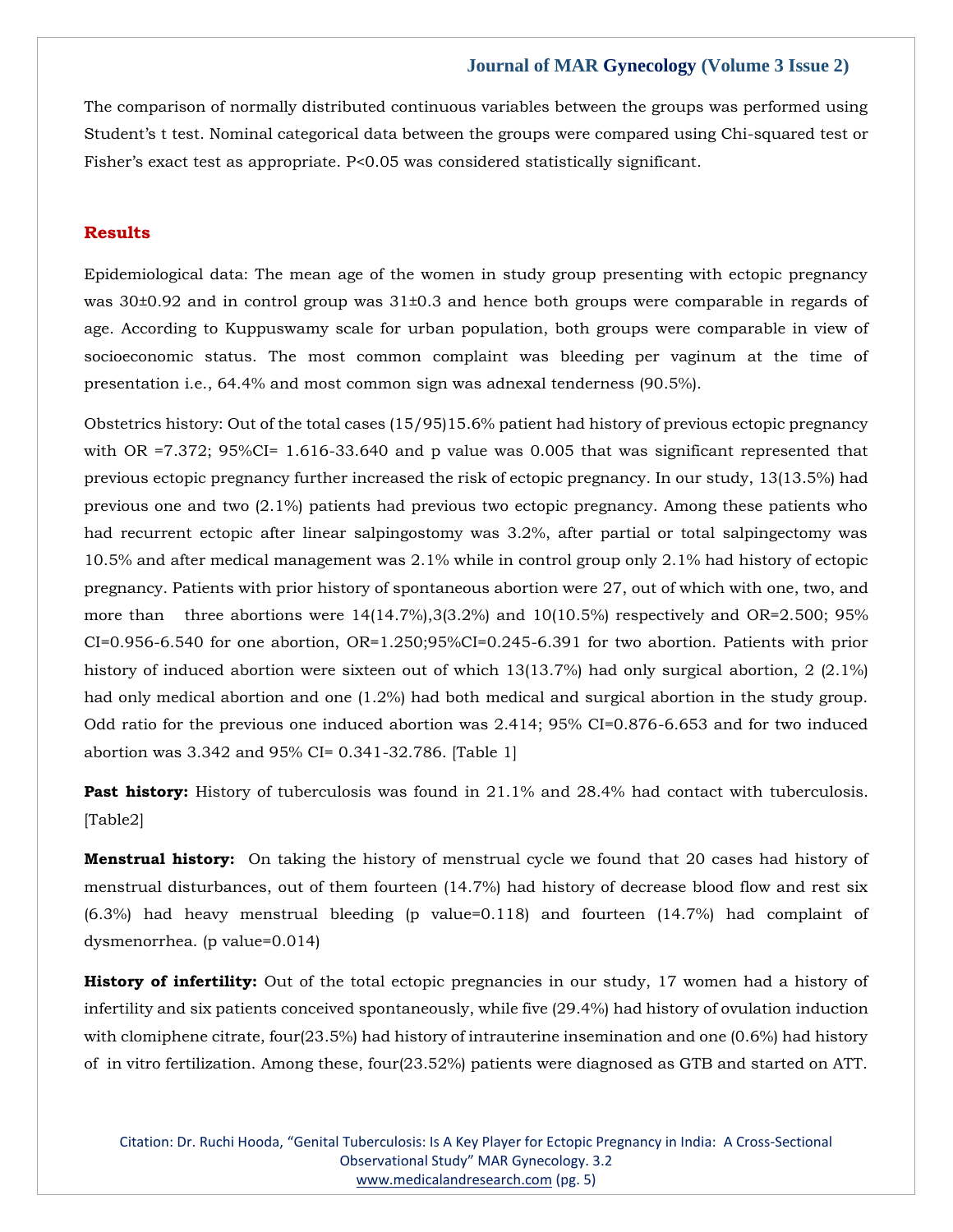In the present study per operative finding were: [figure 1]

Tubo-ovarian mass was observed in four (4.2%) patients. Consistency of the tube: 10.5% tubes 9 were soft while in 6.3% patients' friable tube seen.

Status of the tube: 4.4% was fibrotic and 12.3% showed hydro salpinx.

In 14.7% patients, tubercles were observed.

Adhesions were observed in 16.8% patients in study group.

Beading was seen in 3.8% patients.

Table3: Histopathological Finding of tube:

Figure 3: High Power view showing granulomatous inflammation with or without epitheloid cells, langerhans type of giant cells, and caeseous necrosis

Table 4: Microbiological finding of tubal sample:



**Figure 1:** Per operative finding (study group n=95):

Citation: Dr. Ruchi Hooda, "Genital Tuberculosis: Is A Key Player for Ectopic Pregnancy in India: A Cross-Sectional Observational Study" MAR Gynecology. 3.2 [www.medicalandresearch.com](http://www.medicalandresearch.com/) (pg. 6)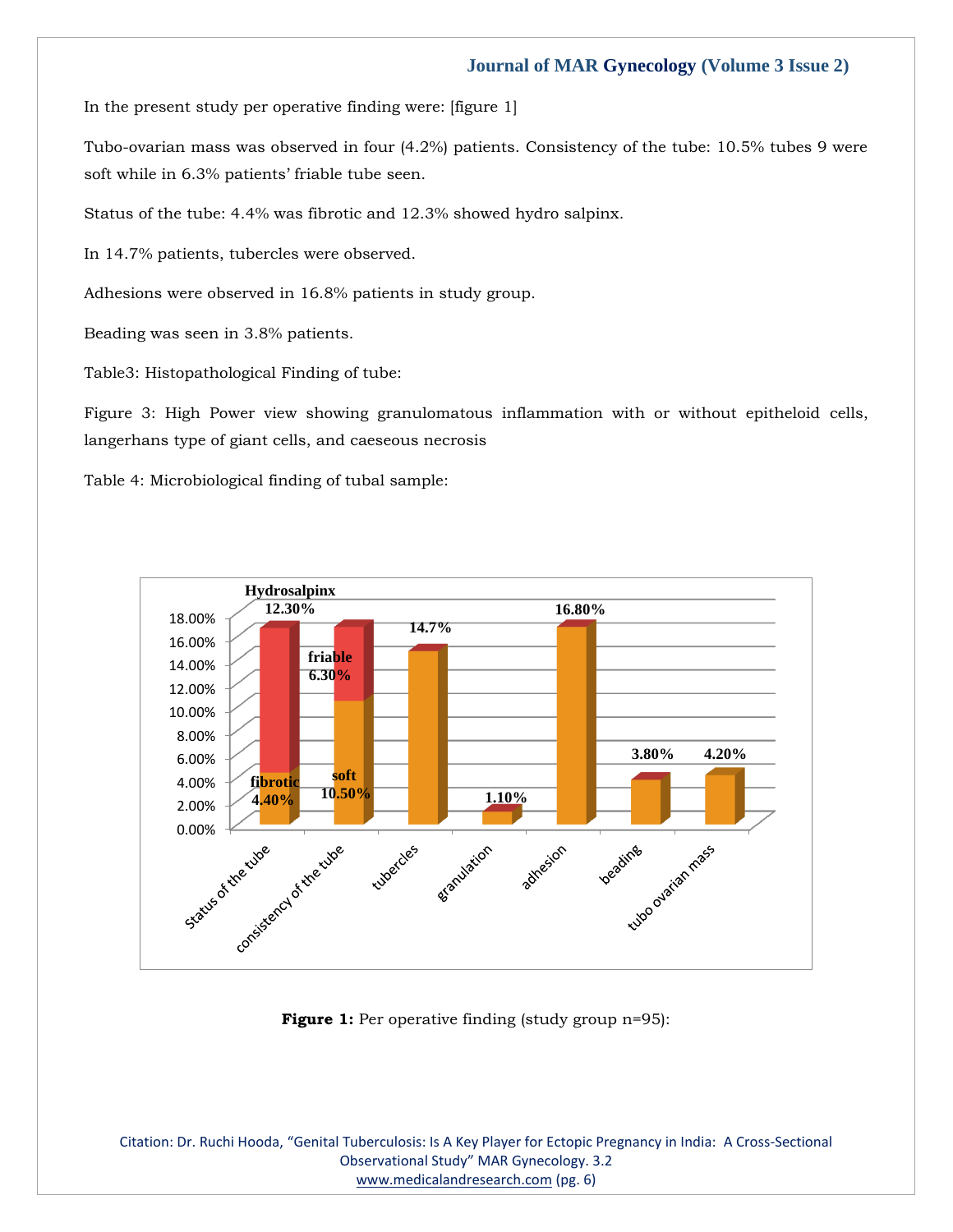

**Figure 2**: Low Power Showing Granulomatous Inflammation with Epithelioid Cells



**Figure 3:** High Power View Showing Granulomatous Inflammation with Or Without Epitheloid Cells, Langerhans Type of Giant Cells, And Caeseous Necrosis.

Citation: Dr. Ruchi Hooda, "Genital Tuberculosis: Is A Key Player for Ectopic Pregnancy in India: A Cross-Sectional Observational Study" MAR Gynecology. 3.2 [www.medicalandresearch.com](http://www.medicalandresearch.com/) (pg. 7)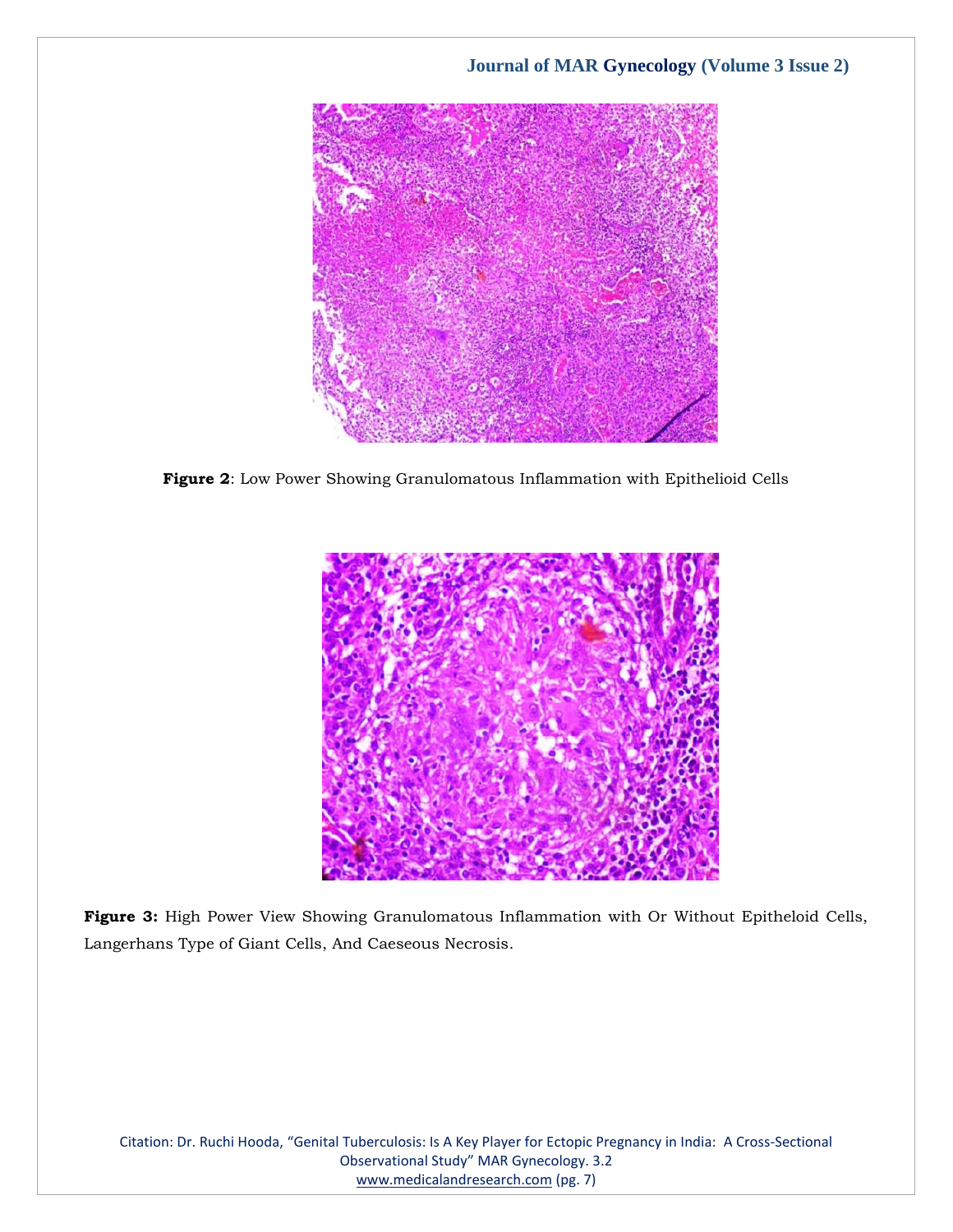|                                  | $Case(n=95)$   |                       | $Control(n=95)$ |                       |                        |                  | p            |  |
|----------------------------------|----------------|-----------------------|-----------------|-----------------------|------------------------|------------------|--------------|--|
|                                  | Frequenc<br>v  | $\%$                  | Frequenc<br>v   | $\%$                  | <b>OR</b>              | 95% CI           | <b>Value</b> |  |
| Age of 1st intercourse           |                |                       |                 |                       |                        |                  |              |  |
| < 14                             | $\overline{4}$ | 4.2%                  | $\mathbf{1}$    | 1.1%                  | 2.00<br>$\Omega$       | 0.2009<br>19.916 |              |  |
| $15 - 17$                        | 22             | 23.2<br>$\frac{0}{0}$ | 17              | 17.9<br>$\frac{0}{0}$ | 0.64<br>$\overline{7}$ | $0.253 - 1.654$  | 0.021        |  |
| 18-20                            | 45             | 47.4<br>$\frac{0}{0}$ | 64              | 67.4<br>$\frac{0}{0}$ | 0.35<br>2              | $0.159 - 0.775$  |              |  |
| >20                              | 24             | 25.3<br>$\frac{0}{0}$ | 12              | 12.6<br>$\%$          | 1.00<br>$\mathbf{0}$   |                  |              |  |
| Lifelong no. of sexual partner   |                |                       |                 |                       |                        |                  |              |  |
| $\mathbf{1}$                     | 88             | 92.6<br>$\frac{0}{0}$ | 93              | 97.9<br>$\%$          | 1.00<br>$\overline{0}$ |                  |              |  |
| >1                               | $\overline{7}$ | 7.4%                  | 2               | 2.1%                  | 3.69<br>9              | $0.748 - 18.289$ | 0.169        |  |
| Prior history of PID             |                |                       |                 |                       |                        |                  |              |  |
| None                             | 83             | 87.4<br>$\frac{0}{0}$ | 91              | 95.8<br>$\frac{0}{0}$ | 1.00<br>$\Omega$       |                  |              |  |
| yes, with probable PID           | 10             | 10.5<br>$\frac{0}{0}$ | $\overline{4}$  | 4.2%                  | 2.74<br>1              | $0.828 - 9.704$  | 0.085        |  |
| confirmed<br>with<br>yes,<br>PID | $\overline{2}$ | 2.1%                  | $\Omega$        | 0.0%                  | $\qquad \qquad -$      |                  |              |  |

**Table 1:** Ectopic pregnancy and sexual and infection history

| Past history            |    |       |    |       |         |
|-------------------------|----|-------|----|-------|---------|
| Tuberculosis/ATT        | 20 | 21.1% | 2  | 2.1%  |         |
| Contact of tuberculosis | 27 | 28.4% | 14 | 14.7% | < 0.001 |
| No significant history  | 43 | 45.3% | 78 | 82.1% |         |
| Total                   | 95 | 100%  | 95 | 100%  |         |

**Table 2:** Past History

Citation: Dr. Ruchi Hooda, "Genital Tuberculosis: Is A Key Player for Ectopic Pregnancy in India: A Cross-Sectional Observational Study" MAR Gynecology. 3.2 [www.medicalandresearch.com](http://www.medicalandresearch.com/) (pg. 8)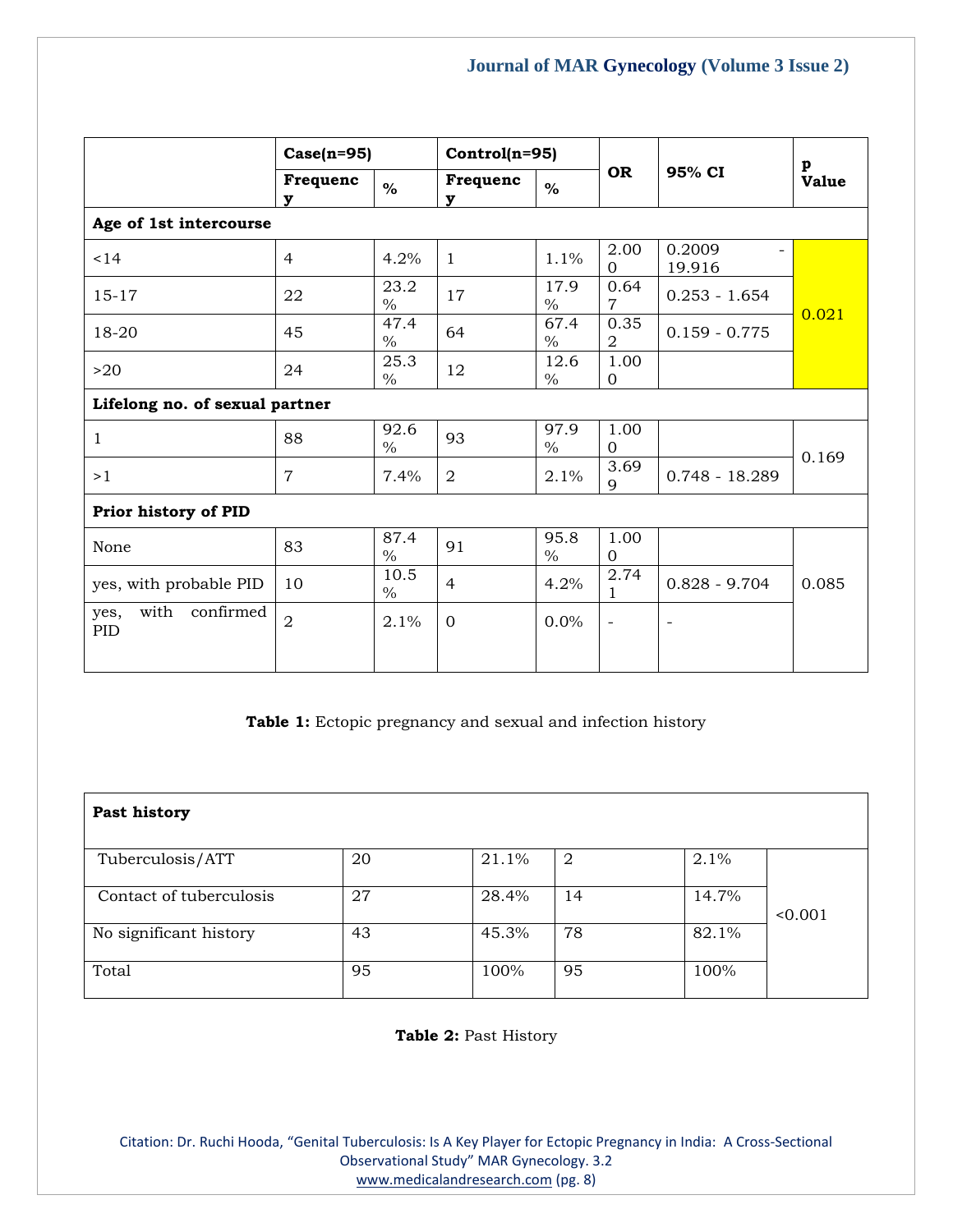| Histopathological finding: | Cases $(n=95)$ |       | $Control(n=95)$ |         | <b>P</b> Value |  |
|----------------------------|----------------|-------|-----------------|---------|----------------|--|
|                            | Frequency      | $\%$  | Frequency       | $\%$    |                |  |
| Inflammation & congestion  | 43             | 45.3% | 8               | $8.4\%$ | < 0.001        |  |
| Caseous granuloma          | 4              | 4.2%  | 0               | $0.0\%$ | 0.121          |  |

**Table 3:** Histopathological Finding

| Microbiological                 | Cases $(n=95)$ |       |                | $Control(n=95)$ |             |
|---------------------------------|----------------|-------|----------------|-----------------|-------------|
| Investigation<br>(tubal sample) | Frequency      | $\%$  | Frequency      | $\%$            | P Value     |
| <b>ZN</b> staining              | 8              | 8.4%  | $\overline{2}$ | 2.1%            | 0.100       |
| <b>AMTDT</b>                    | 21             | 22.1% | 3              | 3.2%            | $\le 0.001$ |
| <b>RT-PCR</b>                   | 73             | 76.8% | 8              | 8.4%            | $\le 0.001$ |
| <b>TB CULTURE</b>               | 16             | 16.8% | $\mathbf{1}$   | 1.1%            | $\le 0.001$ |
| <b>ACCUPROBE</b>                | 16             | 16.8% | 1              | 1.1             | $\le 0.001$ |

**Table 4:** Microbiological finding of tubal sample

# **Discussion**

Ectopic pregnancy continues to be the leading contributors to pregnancy related death in the first trimester in the developing countries so in our study we have determined the role of genital tuberculosis as cause of ectopic pregnancy due to damage to the tubes and again which causing psychological health problems to the patient. In fact the available medical literature reveals that there are few studies which studying association of ectopic pregnancy with genital tuberculosis so a proper study is thus required to further elaborate the existing knowledge and find out the association.

Citation: Dr. Ruchi Hooda, "Genital Tuberculosis: Is A Key Player for Ectopic Pregnancy in India: A Cross-Sectional Observational Study" MAR Gynecology. 3.2 [www.medicalandresearch.com](http://www.medicalandresearch.com/) (pg. 9)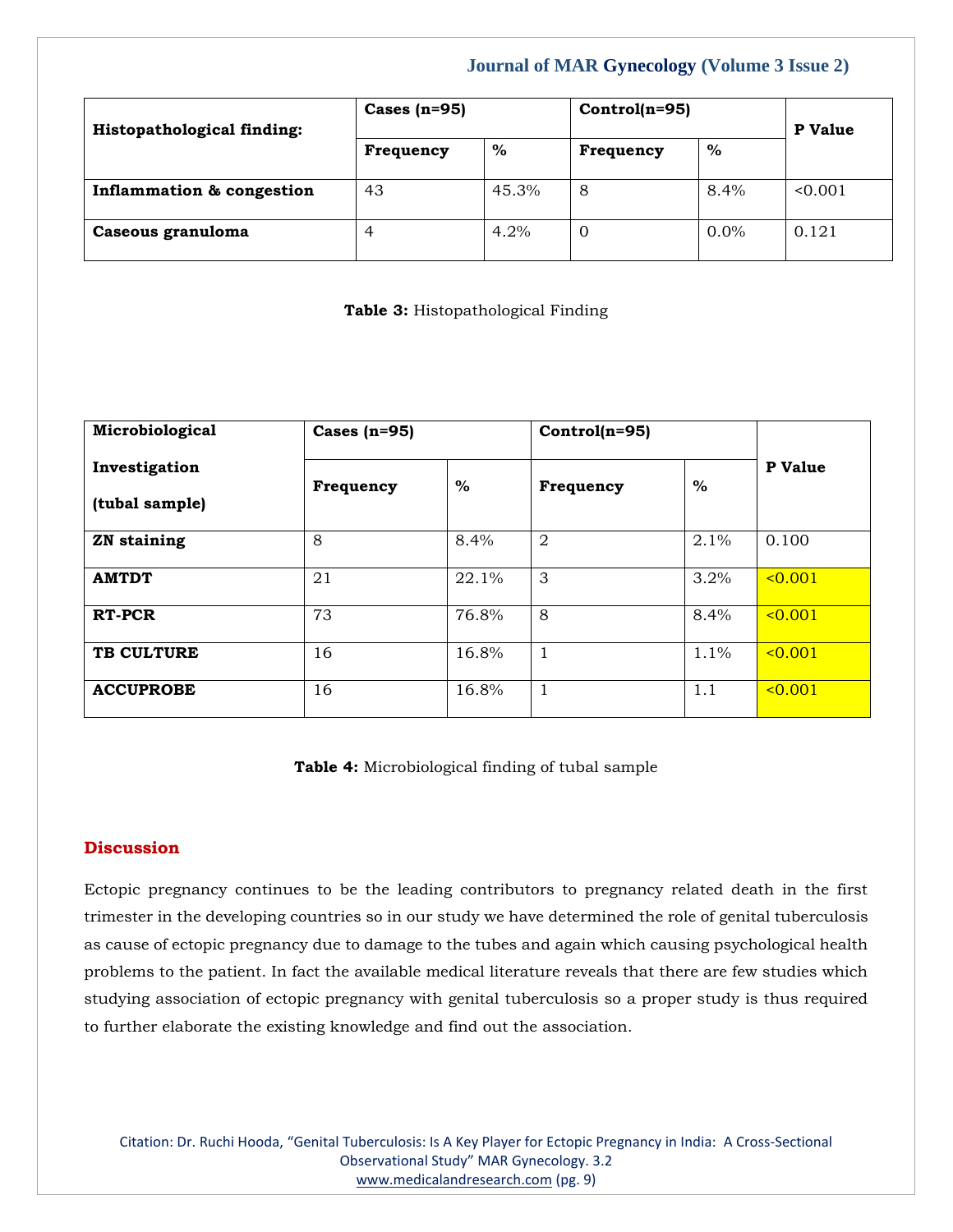Genital tract TB is a chronic disease that often presents with low grade symptomatology and very few specific complaints. FGTB is an iceberg disease and need close monitoring especially in the developing countries.

It is reported that the incidence varies and can be as low as 0.69% in some developed countries and as high as 19% in India. It was reported that 50% of affected women may give a past history of tuberculosis.[3] In case of previous history of pregnancy losses, Li C et al[7] showed the comparative results that there is a significant association between prior abortion(spontaneous, medical, surgical) with adjusted odd ratio of 1.53, 1.53, 1.23 for spontaneous, medical and surgical abortion respectively similar to our finding. While other study conducted by Bouyer J[8] showed conflicting results to the present study that the risk of ectopic pregnancy was higher in women with previous induced abortions and the odds ratio differed according to the method used for abortion . The results were similar after adjustment: With prior surgical abortion only, the odds ratio = 1.1 (95 percent confidence interval (CI): 0.8, 1.6), whereas the odds ratio in women with prior medical abortion only (mifepristone and misoprostol) was 2.8 (95 percent CI: 1.1, 7.2).

On comparing the per operative and pathological finding, comparable results were found with Sharma et al[9] i.e.5.1% cases have caseous granuloma. We observed that the prevalence of the GTB in ectopic pregnancy was 16.8% and in control group was 1.1% considering culture as gold standard, akin to Sharma JB et al [9] and other study conducted by Banarjee A [5] showed the prevalence equals to 35.29%, high prevalence might be due to limited number of cases and BACTEC radiometric assay has high sensitivity.

In order to improve the diagnosis of GTB in ectopic pregnancy PCR a based method have proven to be the very useful for rapid diagnosis of infection in pulmonary and extra pulmonary sample and helps to decrease the maternal morbidity and mortality by early diagonosis. It is likely that the increased sensitivity of PCR in our results reflects the small number of culture positive samples, lysis of the mycobacterial cell wall and dissociation of DNA from particulate matter in the crude homogenate, allowing the recovery of supernatant after centrifugation and sufficient sample for extraction. A study conducted by Baxi A[10] analyzed with Nested TBPCR results to detect sensitivity and specificity of endoscopic evaluation was 85.71 and 22.8% and other study showed the sensitivity of PCR 75% in culture positive sample $(2.6\%/11]$  while in our study 88.2% and 66.8% sensitivity and specificity respectively. The crux is to provide effective management and early diagnosis before damage to the reproductive organs has occurred.

Although the diagnosis of mycobacterium and susceptibility testing are still primarily based on conventional methods (staining, culture, biochemical analysis, proportional method), a series of molecular assays are increasingly introduced and incorporated in the workflow of clinical mycobacteriology laboratories worldwide.The amplified Mycobacterium tuberculosis direct (AMTD) test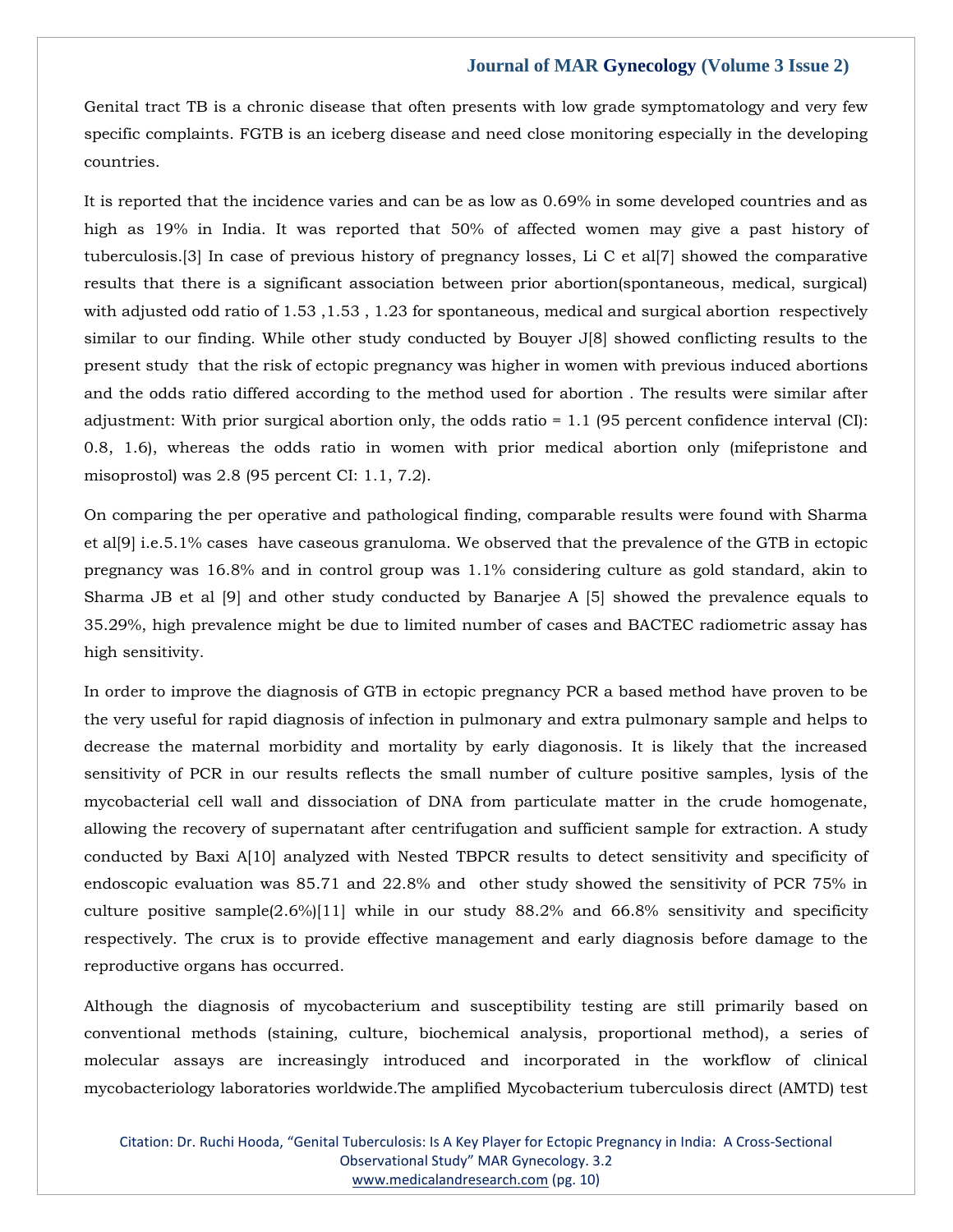(Gen-Probe, San Diego, CA, USA) can detect M. tuberculosis complex rRNA in approximately 3 h, detect drug resistance and identification of mycobacterial species but the method remains the costly and just begun to be used and validated for use.

The study conducted by Aggarwal VK [12] the comparison of results obtained by AMTDT and mycobacterial culture with culture as gold standard, the sensitivity of AMTDT was 62.5% (CI 25.9-89.8) and specificity was 100% (CI 82.8-100).

Verma JS et al[13] demonstrated that the sensitivity, specificity, positive predictive value(PPV) and negative predictive value (NPV) shown by accuprobe were 96.9%, 100%, 96.9%, and 88.9% while our results showed 100% sensitivity and specificity. Thus, accuprobe has showed impressive sensitivity and specificity giving results in < 3 hrs from culture-positive isolates and have sure edge over conventional biochemical methods which are, nonetheless, labour intensive and cumbersome to perform thus delaying prompt mycobacterium identification.

# **Conclusion**

The prevalence of the genital tuberculosis in general population was 1.1% and with ectopic pregnancy was 16.8%, that was quite high so genital tuberculosis should be kept in mind and punctiliously anticipated in cases of ectopic pregnancy to prevent the countercoups of genital tuberculosis.There is several other risk factor of ectopic pregnancy i.e. spontaneous abortion (17.9%), multiparty (49.5%), high risk behavior for PID, previous ectopic (15.9%).Ectopic pregnancy and spontaneous abortion or infertility had been found to be tightly linked, further research may concern both ectopic pregnancy epidemiology and the wider field of infertility required. Attention should be paid to women with planned pregnancies that have a history of infertility and/or abortion, to intercept convolution for EP. Secondary prevention of ectopic pregnancy is problematic because of the paucity of risk factors that can be modified to diminish the odds of recurrence. Clinicians' ability to both diagnose and counsel patients at risk for recurrent ectopic pregnancy can be optimized by awareness of the clinical features of this condition. The widespread introduction of new modalities of tests will allow TB to be diagnosed early and treatment delays will be reduced, case-fatality rates and adverse sequelae will be prevented; and patient outcomes will improve.

#### **References**

[1. Bhanothu V, Theophilus JP, Reddy PK, Rozati R. Occurrence of female genital tuberculosis among](https://www.google.com/search?q=Occurrence+of+female+genital+tuberculosis+among+infertile+women%3A+a+study+from+a+tertiary+maternal+health+care+research+centre+in+South+India&oq=Occurrence+of+female+genital+tuberculosis+among+infertile+women%3A+a+study+from+a+tertiary+maternal+health+care+research+centre+in+South+India&aqs=chrome..69i57.487j0j7&sourceid=chrome&ie=UTF-8)  [infertile women: a study from a tertiary maternal health care research centre in South India. Eur J Clin](https://www.google.com/search?q=Occurrence+of+female+genital+tuberculosis+among+infertile+women%3A+a+study+from+a+tertiary+maternal+health+care+research+centre+in+South+India&oq=Occurrence+of+female+genital+tuberculosis+among+infertile+women%3A+a+study+from+a+tertiary+maternal+health+care+research+centre+in+South+India&aqs=chrome..69i57.487j0j7&sourceid=chrome&ie=UTF-8)  [Microbiol Infect Dis 2014;33:1937](https://www.google.com/search?q=Occurrence+of+female+genital+tuberculosis+among+infertile+women%3A+a+study+from+a+tertiary+maternal+health+care+research+centre+in+South+India&oq=Occurrence+of+female+genital+tuberculosis+among+infertile+women%3A+a+study+from+a+tertiary+maternal+health+care+research+centre+in+South+India&aqs=chrome..69i57.487j0j7&sourceid=chrome&ie=UTF-8)–49.

Citation: Dr. Ruchi Hooda, "Genital Tuberculosis: Is A Key Player for Ectopic Pregnancy in India: A Cross-Sectional Observational Study" MAR Gynecology. 3.2 [www.medicalandresearch.com](http://www.medicalandresearch.com/) (pg. 11)